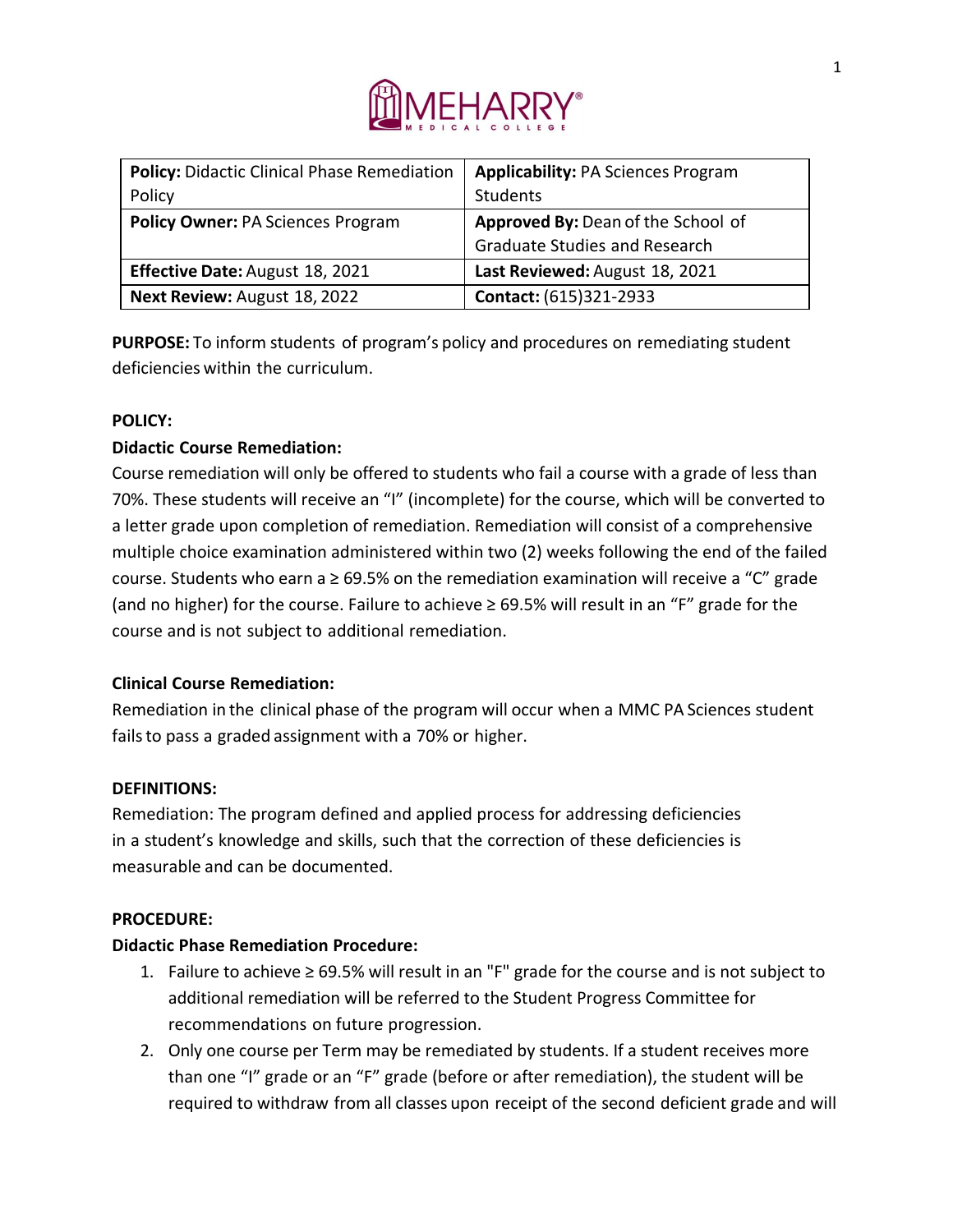

| <b>Policy: Didactic Clinical Phase Remediation</b> | <b>Applicability: PA Sciences Program</b> |
|----------------------------------------------------|-------------------------------------------|
| Policy                                             | Students                                  |
| Policy Owner: PA Sciences Program                  | Approved By: Dean of the School of        |
|                                                    | <b>Graduate Studies and Research</b>      |
| Effective Date: August 18, 2021                    | Last Reviewed: August 18, 2021            |
| Next Review: August 18, 2022                       | Contact: (615)321-2933                    |

be referred to the Student Progress Committee for recommendations on future progression.

- 3. Students must maintain a cumulative GPA of 3.0 or greater, on a 4.0 scale, in order to progress through the program in good standing. If at any point after the completion of a course, a student's cumulative GPA falls below 3.0, the student will be placed on academic probation and meet with the Student Progress Committee and academic advisor to discuss strategies and a plan for success.
- 4. 4. Once on academic probation, the student will have until the end of the didactic curriculum to raise their cumulative GPA to 3.0 or above. The Student Progress Committee will meet Student Evaluation and Promotion Committee to track the progress of students on academic probation.
- 5. 5. Students will be recommended for dismissal by the Student Progress Committee to the Dean if:
- a. A student earns an "F" in any course
- b. A student does not have a cumulative GPA of 3.0 or above at the end of the didactic curriculum
- c. A student on academic probation does not show sufficient progress, as deemed by the Progress and Promotions Committee
- d. Decisions of dismissal by the Deanmay be appealed to the President.

## **Clinical Phase Remediation Procedure:**

Failure of an End of Rotation Exam Failure of one End of Rotation Exam requires the student to remediate, which consists of a written explanation of the "keyword feedback" provided on the student's individual PAEA EOR Exam Performance Report. The student will:

- 1. Select 25 bullet points (if there are lessthan 25 bullets, the student must answer all bullet points)
- 2. For each bullet point, the student must expand on the topic listed, focusing on the TASK identified (i.e., clinical intervention, clinical therapeutics, diagnosis, diagnostic studies, etc.) (References must be provided for each bullet point)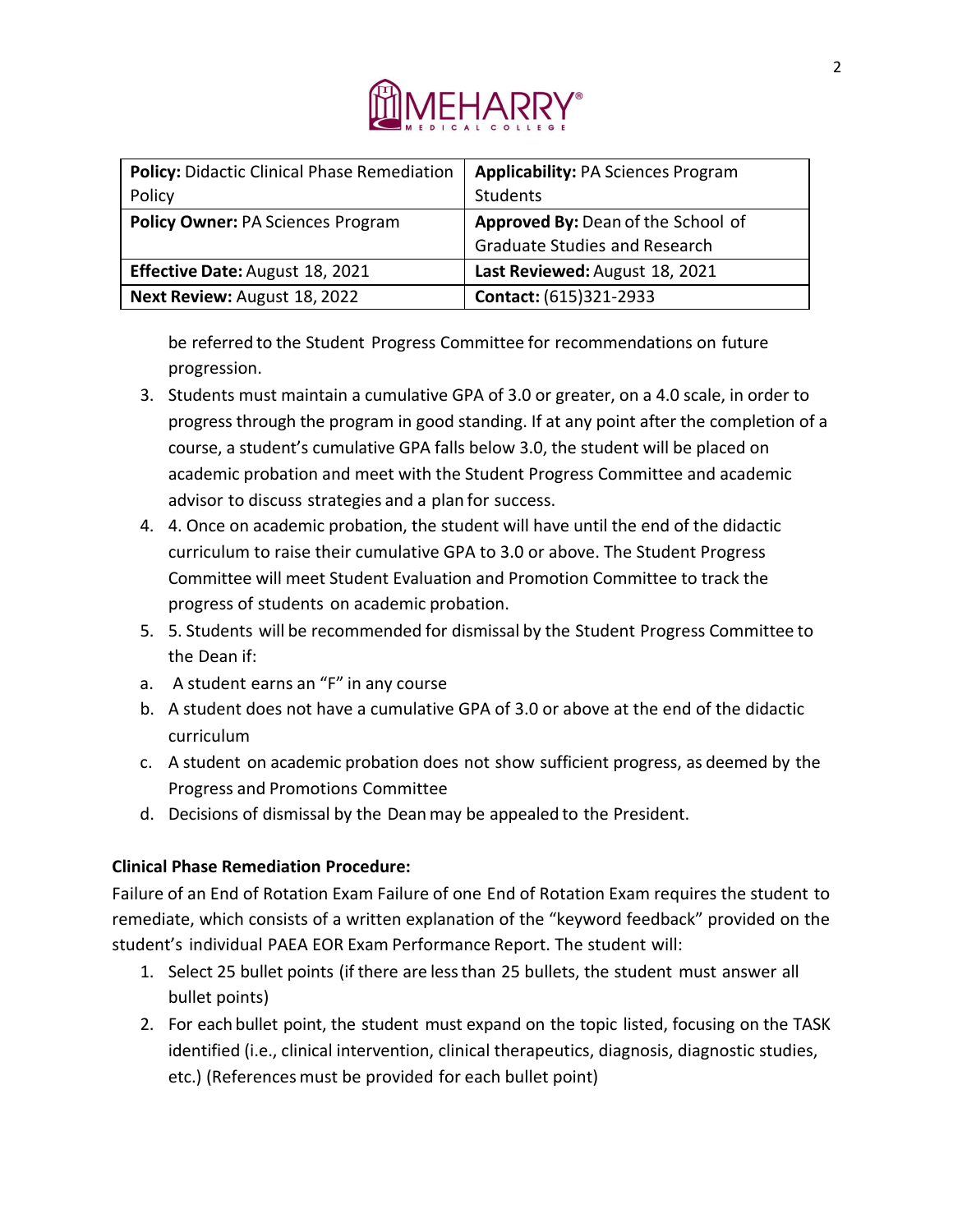

| Policy: Didactic Clinical Phase Remediation | <b>Applicability: PA Sciences Program</b> |
|---------------------------------------------|-------------------------------------------|
| Policy                                      | Students                                  |
| <b>Policy Owner: PA Sciences Program</b>    | Approved By: Dean of the School of        |
|                                             | <b>Graduate Studies and Research</b>      |
| <b>Effective Date: August 18, 2021</b>      | Last Reviewed: August 18, 2021            |
| Next Review: August 18, 2022                | Contact: (615)321-2933                    |

- 3. After the remediation plan is accurately completed, the student will be required to take another version of the Rosh Review EOR exam in timed mode within one week of failing the EOR exam.
- 4. Students must pass with a score of 70% or higher within one week of the original examination.
- 5. A grade of 70% will be recorded as the final grade
- 6. If the student does not achieve a grade of 70% or higher, on the remediation End of Rotation Examination, the original score will stand as the final grade.

# **Failure of a remediation examination of End of Rotation Exam**

Failure of an End of Rotation remediation exam will result in the student failing the rotation. This will require the student to repeat the rotation during their clinical elective. The student will also be placed on academic probation.

## **Failure of two End of Rotation Exams**

In the event of a second End of Rotation exam failure, the student will:

- 1. Perform the remediation process as outlined above.
- 2. Be placed on Academic Probation for the remainder of the clinical phase

## **Failure of three End of Rotation Exams**

In the event of a third End of Rotation exam failure, the student will:

- 1. Referred to the Meharry Medical College Physician Assistant Sciences Program Student Progress and Promotion Committee for dismissal from the program
- 2. The student has the option to pursue the appeals process through the Dean of the School of Graduate Studies and Research.

## **Failure of Graded Assignments**

In the event that a student scores below 70% on a graded activity during the clinical phase of the program, the following will occur: